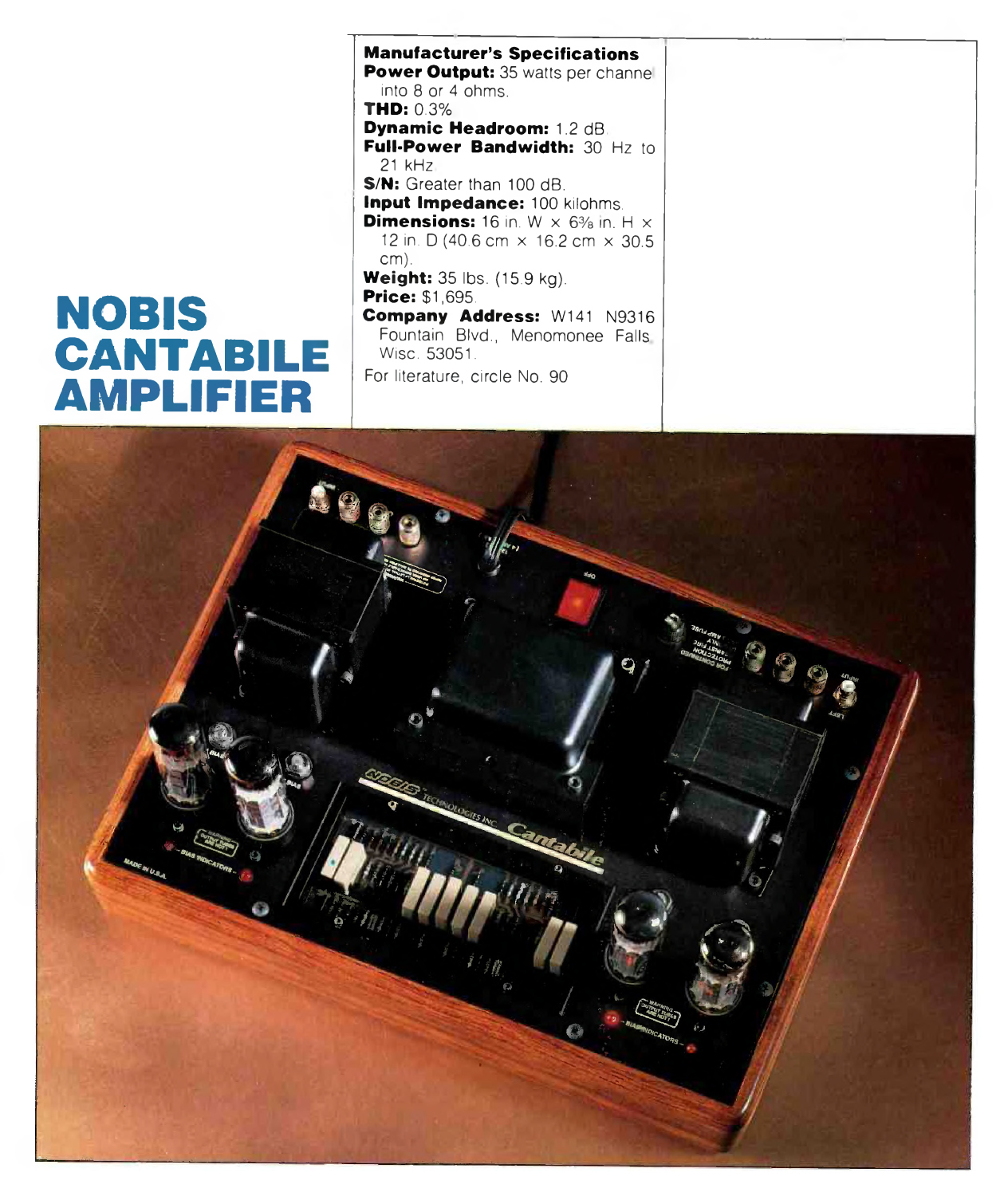The Cantabile is yet another in the growing list of new amplifiers using tubes. Nobis is known more for their speakers than their electronics, though they also make the EC-1 electronic crossover used with their DMS-1 a subwoofer and recently introduced an all-tube preamp, the Proteus. The Cantabile is a hybrid design, with a solid-state front-end and a transformer-coupled tube output stage, and is rated at 35 watts per channel. Though the owner's manual does not discuss it, the amplifier's nameplate says "Class A," and a brochure that came with the unit refers to Class-A operation of the output stage. I checked on the extent to which the amp does operate in Class A and will talk about this in the "Measurements" section.

Construction of the Cantabile is simplicity itself. Everything is mounted to one flat metal plate, the chassis of the amplifier. This plate sits in a box with nice-looking wood sides and a fiberboard bottom. That's it! As can be seen from the photograph, the output tubes are lined up along the front of the unit. Between the sets of output tubes is a plastic window covering the front-end circuit board. Behind each output tube is a screwdriver-adjust potentiometer for setting that tube's idling current. In front of each tube is an LED indicator used when adjusting tube bias. During bias adjustment, the LED indicators extinguish when the proper bias point is reached, as they do on many other amps with LED bias indicators. What sets the Cantabile's arrangement apart is that each LED comes back on again if the associated pot is turned past the narrow zone where optimum bias is achieved.

The output and power transformers are lined up behind the bias pots, with the power transformer in the middle. Along the rear edge of the chassis are the input and output connections, the line cord and fuse, and a rocker-type power switch. The output binding posts accept either dualbanana plugs or bare wire up to at least 10-gauge. Both output and input signal connectors are high quality. All in all, I found the Nobis Cantabile amplifier an elegant and attractive package.

The signal circuitry of the Cantabile amp is an interesting modern adaptation of several older ideas. The first of these is a solid-state version of the old common-cathode firststage amplifier. This stage is direct-coupled to the second stage, a split-load phase inverter. Each "equivalent tube" is a cascoded combination of a junction FET driving a MOS-FET.

The second good old idea is taking a portion of the second stage "cathode voltage," low-pass filtering it, and using it to bias the input device. In effect, this forms a sort of d.c. bias servo that compensates for variations in powersupply voltage and temperature by linking the second stage's operating point to them. This scheme was used a lot in early transistorized direct-coupled designs.

The output stage of the circuit is quite conventional and consists of an ultralinear-connected set of EL34 output tubes with fixed bias. Each output tube has its own bias control and LED bias indicator. An IC window-comparator circuit compares the voltage drop across a 10-ohm cathode resistor (representative of total tube current) to a fixed reference and is so arranged that the LED is extinguished when these potentials are equal.



**response vs. load on 8-ohm tap.**



**Fig. 2—Square-wave response for 10 kHz into 8-ohm load on 8-ohm tap (top), 10 kHz into 8 ohms paralleled by 2 µF (middle), and 40 Hz into 8 ohms (bottom). Scales: Vertical, 5 V/div.;** horizontal, 20 µS/div. **for 10 kHz, 5 mS/div. for 40 Hz.**

The high-voltage power supply is conventional, consisting of a capacitor input filter fed by solid-state rectifier diodes in a full-wave circuit. The filter capacitor is 800  $\mu$ F at 450 V d.c., providing a healthy amount of energy storage. This main high-voltage point directly feeds the output transformers' center taps. Anothei RC filter section feeds a reduced voltage to the solid-state front-end. The tube heaters are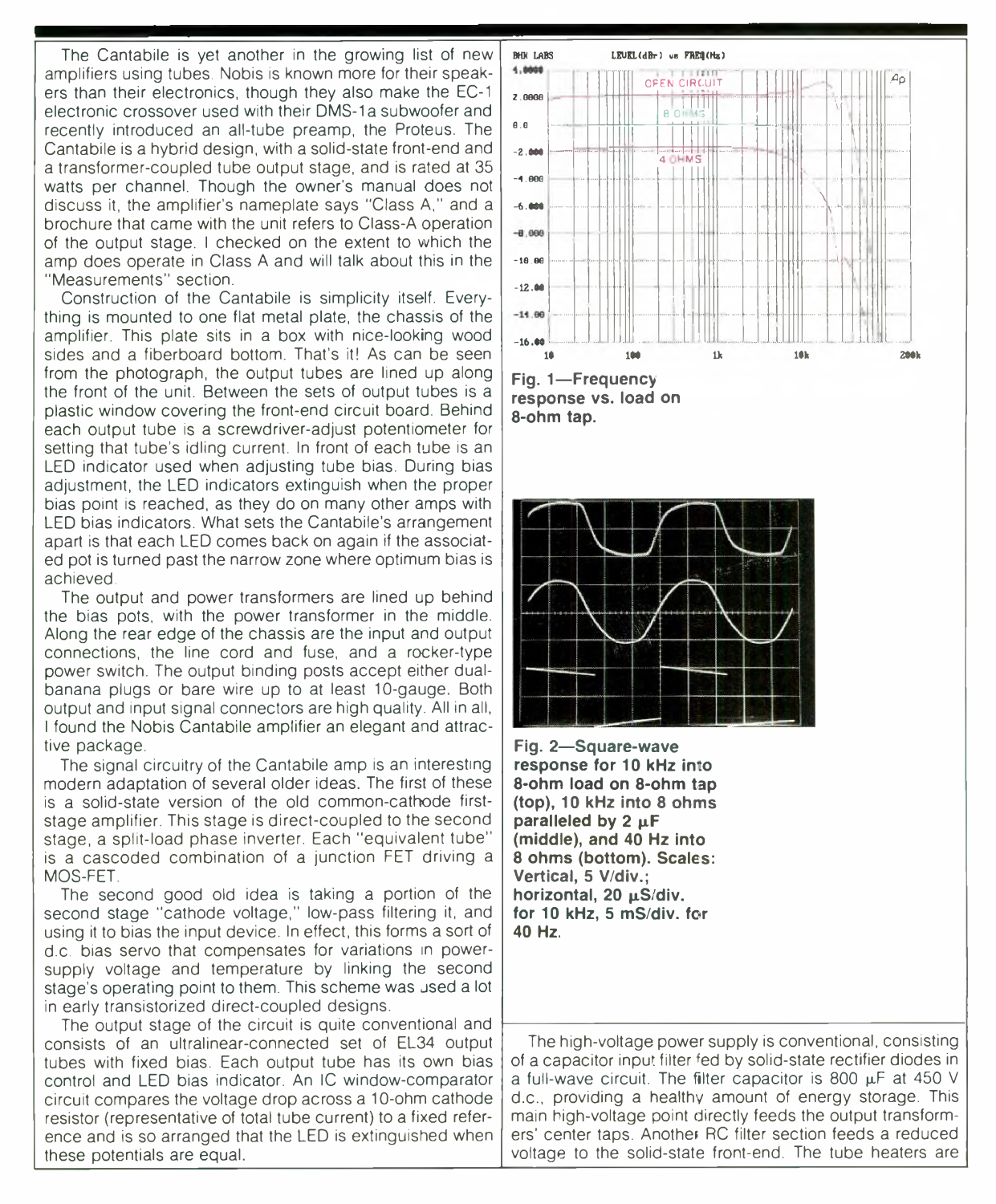**Unlike many tube amps, the Cantabile's performance does not vary with the transformer tap you use.**



a.c. powered. A half-wave rectifier off a tap in the power transformer's high-voltage secondary is fed through a capacitor input filter to the bias-adjustment circuits.

## **Measurements**

Sensitivity and gain were first measured on the 8-ohm taps with 8-ohm loads. The IHF sensitivity for a 1-watt output was 205.5 and 204.5 mV for the left and right channels, respectively. Gain was 22.77 and 22.82 dB, which is lower than the usual power amp gain of 26 dB or more. With about 3-dB less gain at the 4-ohm taps, it may be difficult to get enough playing volume when using passive line preamps with low-output sources. With ordinary active preamps, however, there should be enough overall gain.

Frequency response of the right channel is shown in Fig. 1 for open-circuit, 8-ohm, and 4-ohm loading on the 8-ohm tap. As can be seen, high-frequency bandwidth is not particularly extended and is 3 dB down at about 23 kHz with 8 ohm loading. Some evidence of output transformer resonance can be seen in the region around 30 kHz. Further, judging by the way the output varies with the load, the output impedance is fairly high.

Square-wave response is shown in Fig. 2. The top trace is a 10-kHz signal into an 8-ohm load on the 8-ohm tap. The middle trace shows the effect of adding a  $2-\mu$ F capacitor in parallel with the 8-ohm load. While rise- and fall-times in the top trace are commensurate with the frequency response shown in Fig. 1, the  $2-\mu$ F capacitor slows the response and makes the square wave peak at the edge of the audio band. The bottom trace, for a 40-Hz signal into 8 ohms, exhibits satisfactorily little tilt.

Total harmonic distortion plus noise at 1 kHz, as a function of power output and loading on the 8-ohm tap, is shown in Fig. 3. Load tolerance in this design is typical for an ultralinear output stage: Maximum power is obtained when the load matches the tap, and most of that power is still available with half the nominal load; however, power drops off noticeably when the tap sees twice its nominal load. I generated a curve of 5-kHz distortion versus power output for 4-ohm loading on the 4-ohm tap and compared it to a similar curve for 8-ohm loading on the 8-ohm tap (neither curve shown) and found them to be essentially identical. This is not true of some other tube amplifiers, whose performance changes from tap to tap because of poor coupling between the output transformer's secondary winding. The Nobis Cantabile does quite well in this test.

Total harmonic distortion as a function of frequency and power is plotted in Fig. 4. Performance of this hybrid amp is similar to that of amplifiers that use all-tube circuits. A spectrum of the harmonic-distortion residue at 10 watts output (Fig. 5) mainly shows low-order second and third harmonics, although the eagle eye of the Audio Precision test computer reveals the existence of a healthy series of higher order (but low-magnitude) components.

Damping factor for the left channel is shown in Fig. 6. (The right channel's damping factor was slightly lower.) The relatively low damping factor is a sign of the high impedance typical of most tube amplifier circuits. Its effect will be to make the output frequency response to the speakers a strong function of the speaker loads' impedance variations.

Output noise levels and IHF signal-to-noise ratios are presented in Table I. Results are quite good here. Interchannel crosstalk was down about 70 dB throughout most of the audio band.

My measurement of dynamic headroom, using the IHF tone-burst signal, yielded an output power of about 40 watts at the visual onset of clipping. This corresponds to a dynamic headroom of 0.6 dB. Steady-state power output at the onset of clipping was about 37 watts for a clipping headroom figure of 0.24 dB. These measurements were done with 8-ohm loading on the 8-ohm tap.

How Class A is the Cantabile? The theoretical idling power for a push-pull Class-A output stage, assuming no losses, is twice the output power at the onset of clipping into